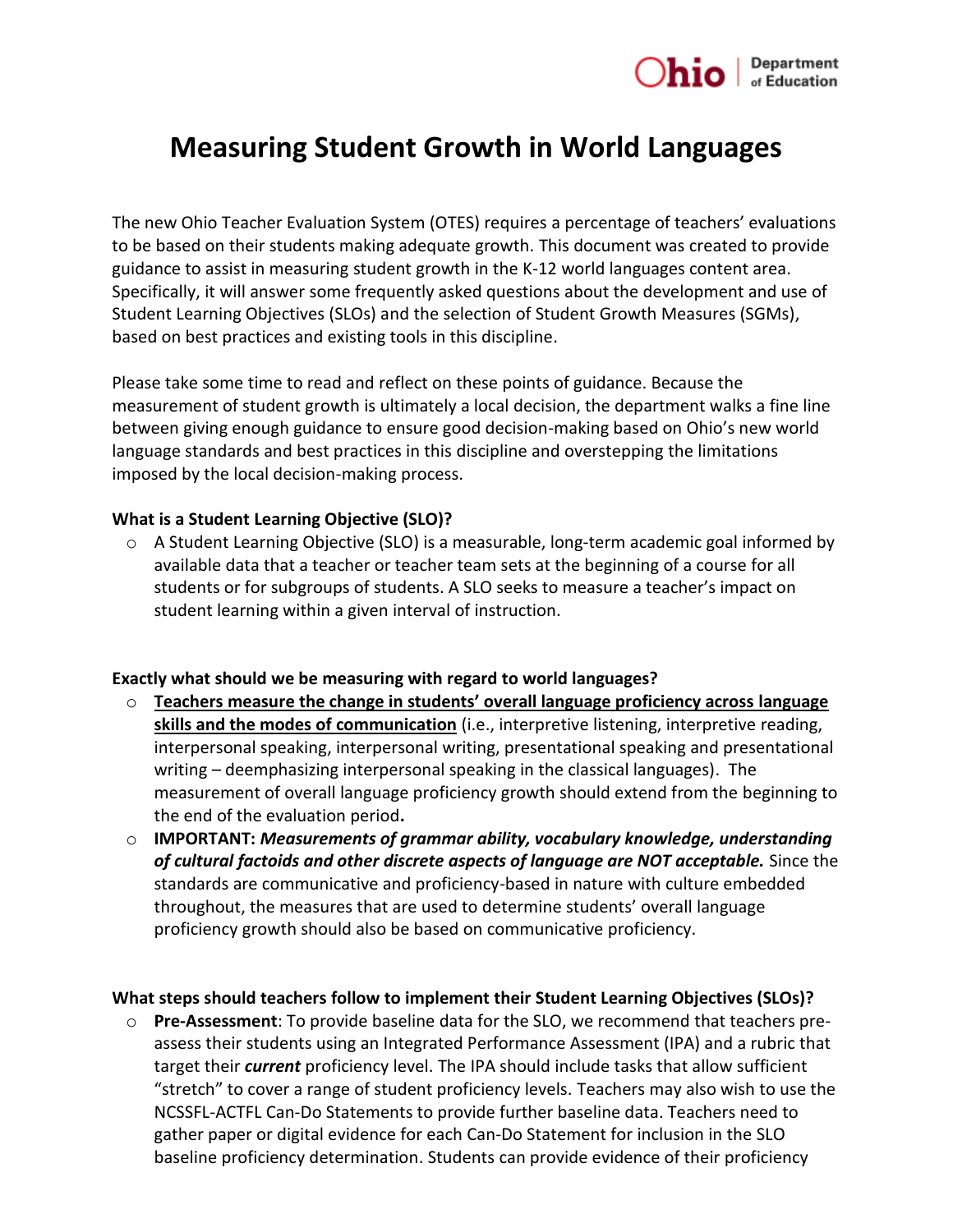gains by capturing their language performances digitally and placing them in the *Dossier* section of the LinguaFolio student self-assessment portfolio.

- o **Growth Targets:** Teachers should set ambitious, yet attainable, growth targets for all students covered by the SLO. Teachers may need to create tiered targets, if appropriate, so all students may show growth. The teacher and the students work toward the SLO growth targets throughout the length of the course.
- o **Post-Assessment:** We recommend that teachers post-assess their students using an IPA and a rubric at the target proficiency level. The final IPA also should include tasks that allow sufficient "stretch" to cover a range of student proficiency levels. Teachers may again wish to use the NCSSFL-ACTFL Can-Do statements to provide further data supporting learner growth. Teachers need to gather paper or digital evidence for each Can-Do Statement for inclusion in the SLO baseline proficiency determination.
- o **Post-Conference:** At the end of the designated interval, the teacher (or teacher team) meets with the principal or building team to assess progress toward the SLO goal and determine the teacher's impact on student learning.

## **Is the use of multiple measures recommended for providing SLO-related data?**

 $\circ$  Teachers should consider using multiple measures (e.g., portfolios, integrated performance assessments, Can-Do statements) to assess progress toward the SLO learnerproficiency goal. If multiple measures are used, teachers must establish scoring guidelines for each measure used.

# **What link, if any, should exist between the SLOs and** *Ohio's Learning Standards for K-12 World Languages***?**

- o Teachers should create SLOs that align with *Ohio's Learning Standards for K-12 World Languages* and written in a global manner to represent a performance-based goal.
- $\circ$  At least one SLO must take into account the overarching comprehensive standards, across the three modes of communication (interpretive, interpersonal and presentational) and the different language skills (listening, speaking, reading and writing). Comprehensive SLOs cannot focus on a single competency (e.g., Presentational Communication Competency #1) or on one grouping of process and content statements (e.g., Culture Competency #1, e-h). An initial tendency for some is to focus on one aspect of language, like writing, culture or grammar because these are considered easy things to assess/measure. However, such limited SLOs, which focus on discrete aspects of language and/or the standards, are invalid because they render no useful information about students' overall language proficiency growth across ALL of the language skills and modes of communication.
- o An additional targeted SLO might focus on individual skills, a mode of communication or intercultural competence.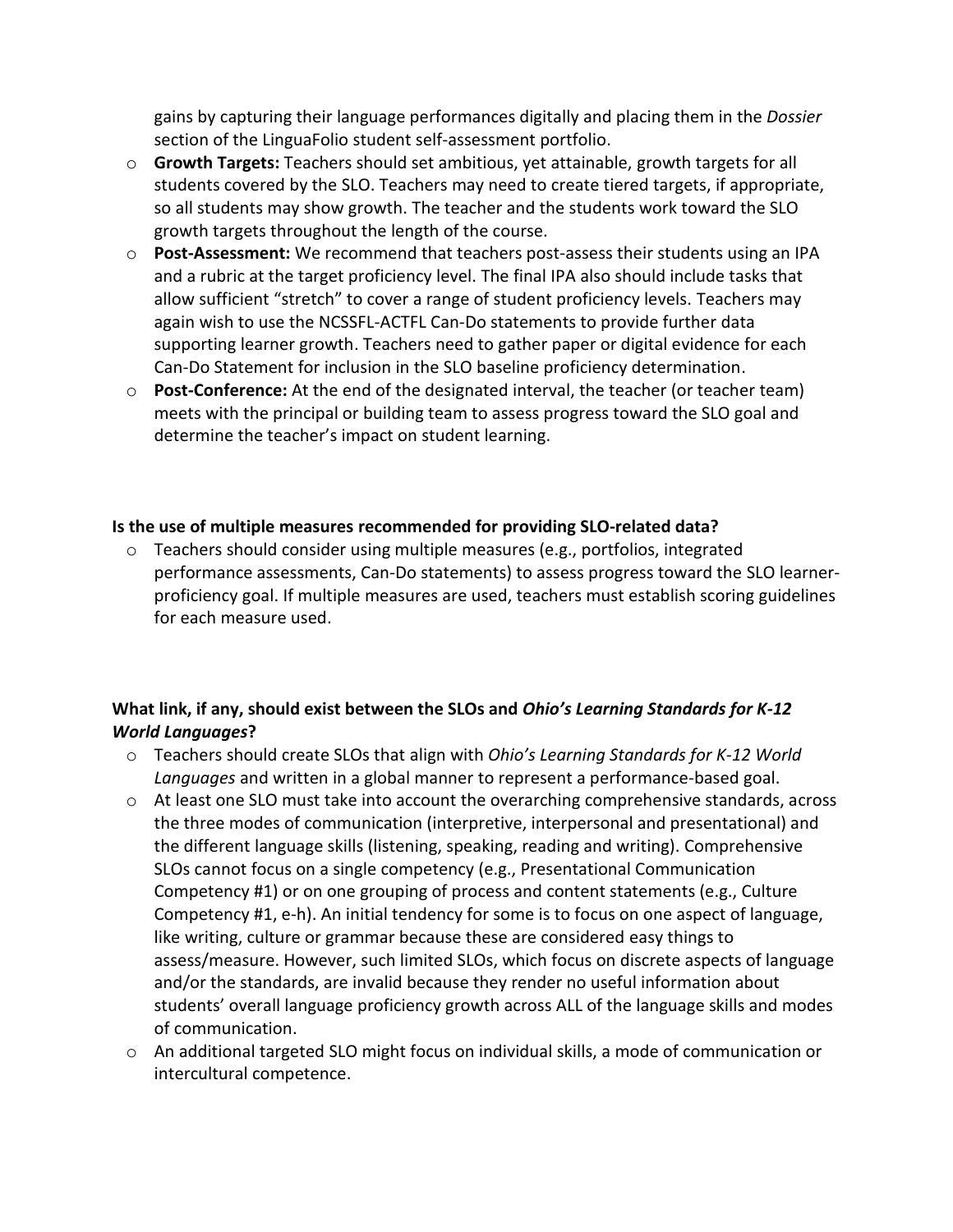## **Is there any guidance available to help me with creating SLOs that are sufficiently global?**

- $\circ$  The ODE has developed an [SLO Guidance Webpage](http://education.ohio.gov/Topics/Ohio-s-New-Learning-Standards/Foreign-Language/SLO-Guidance-for-World-Language-Educators) for use by Ohio world language teachers.
- $\circ$  Teachers can find additional resources on the Ohio Foreign Language Association's [Student Learning Objectives](http://oflaslo.weebly.com/index.html) Weebly.

# **Why is ODE promoting the NCSSFL's LinguaFolio student self-assessment portfolio and the NCSSFL-ACTFL Can-Do Statements as possible measures of students' overall language proficiency growth?**

- $\circ$  LinguaFolio is a research-based tool that is appropriate for use in measuring students' language proficiency growth. The tool's *Biography* section contains the NCSSFL-ACTFL Can-Do Statements, which are self-assessment checklists written in "student-friendly" language across all levels of language proficiency as described by the American Council on the Teaching of Foreign Languages (ACTFL): Novice Low/Mid/High, Intermediate Low/Mid/High, Advanced Low/Mid/High, Distinguished and Superior. The NCSSFL-ACTFL Can-Do Statements also are aligned with both the ACTFL World-Readiness *Standards for Learning Languages* and with *Ohio's New Learning Standards for K-12 World Languages*. The LinguaFolio's *Dossier* section provides a place to house electronic evidence that substantiates mastery of the Can-Do Statements.
- $\circ$  Teachers should target the NCSSFL-ACTFL Can-Do statements at the appropriate proficiency level in each of the five skill/mode categories (i.e., interpretive listening, interpretive reading, interpersonal communication, presentational writing and presentational speaking) that align with the course they are teaching and the global, communicative goals that they have developed for their SLOs. By using Can-Do statements at the beginning and end of the evaluation period, and giving integrated performance assessments as the pre- and post-assessments, teachers should have no difficulty quantifying their students' overall language proficiency growth in measurable terms.
- $\circ$  Please note that target proficiency charts are posted in the World Language Model Curriculum to assist language programs in targeting appropriate levels of student proficiency that are supported by research at each course level. The new learning standards, the model curriculum and all supporting information are posted [here.](http://education.ohio.gov/Topics/Ohio-s-New-Learning-Standards/Foreign-Language)
- o Information about the LinguaFolio, including the link to the tool's resources, can be accessed a[t this link.](http://www.ncssfl.org/LinguaFolio/index.php?linguafolio_index)

# **So, can I use the NCSSFL-ACTFL Can-Do Statements as my SLOs?**

 $\circ$  The NCSSFL-ACTFL Can-Do Statements should NOT to be confused with SLOs. A Student Learning Objective (SLO) is a measurable, long-term academic goal informed by available data that a teacher or teacher team sets at the beginning of a course for all students or for subgroups of students. The use of the Can-Do Statements is one of multiple student growth measures recommended by ODE that can be used to quantify students' overall language proficiency growth, which in turn reveals to what extent the goal described in the SLO has been accomplished.